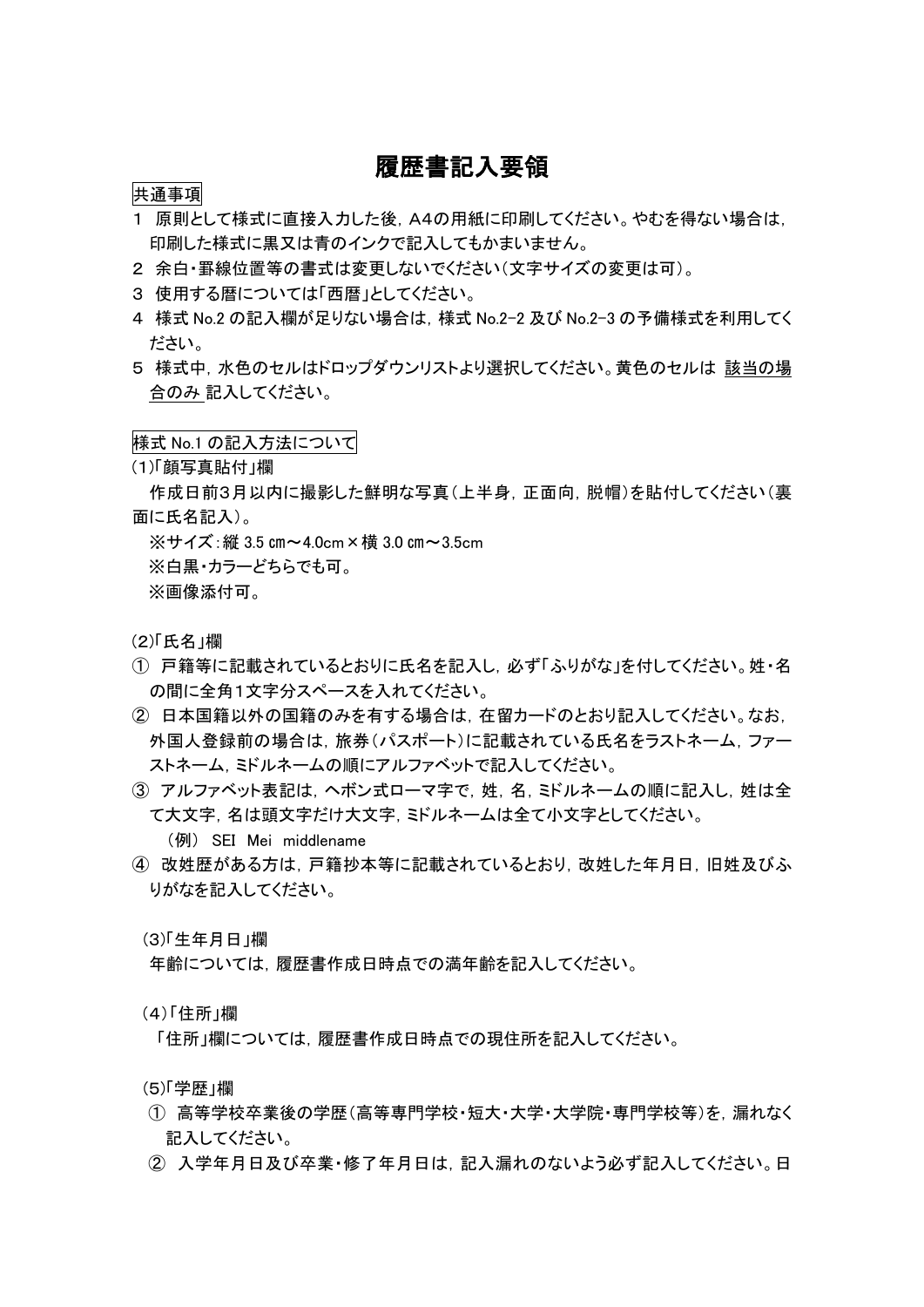付が不明な場合は,年月まで記入してください。

- ③ 開始年月の早い学歴から順に記入してください。
- ④ 「学校等名称」欄は,学校,研究科,専攻・講座・課程,学部,学科,コース名称等省略 せず記入してください。
- ⑤ 「修了区分」欄は,下記の修了区分一覧に記載するもののうち,該当するものを選択し てください。
- ⑥ 大学の課程が前期(教養)課程,後期課程に分類される場合は,それぞれ記入してくだ さい。
- ⑦ 「夜間・通信」欄は,当該課程が夜間課程である場合は「夜間」を,通信課程である場 合は「通信」を選択してください。
- ⑧ 複数の大学院課程,大学・学部を卒業した場合,転学した場合等全ての学歴を記入し てください。
- ⑨ 転入学又は編入学した場合は,学校等名称の後に(○年次転入)又は(○年次編入) と記入してください。
- ⑩ 休学期間がある場合は,学校等名称の後に改行して(休学 西暦○年○月○日~西 暦○年○月○日)と記入してください。

○修了区分一覧

卒業/卒業見込/修了/修了見込/退学/退学見込/満期退学/満期退学見込/転学 /転学部/転学科/転科/除籍/在学

(6)「学位」欄

「学位」欄については,博士に相当する学位(博士(○○学),Ph.D(Doctor of Pilosophy) 等),専門職学位及び大学改革支援・学位授与機構(旧大学評価・学位授与機構を含む)か ら取得した学士の学位についてのみ,取得年月日,取得学校名とともに記入してください(学 位記・証明書等の記載文言どおりに記入)。

その他の学士,修士学位については,記入する必要はありません。

なお,採用日までに学位取得が見込まれる場合は,当該取得予定の学位名称の後ろに 「取得見込」と記入してください。

(7)「免許・試験・資格等」欄

本学での職務を行う上で,法律及び職務上必要なものについて,取得年月日,名称(認定 機関名)及び免許等登録番号を記入してください。

なお,「自動車運転免許」については,運転手等での採用の場合を除き,記入しないでくだ さい。

【記載が必要な免許等(例)】

・医師免許 ・歯科医師免許 ・看護師免許 ・助産師免許 ・薬剤師免許

・教諭免許(学校種,免許区分,教科を併記)

・平成○○年度東海・北陸地区国立大学法人等職員採用試験(○○)合格 等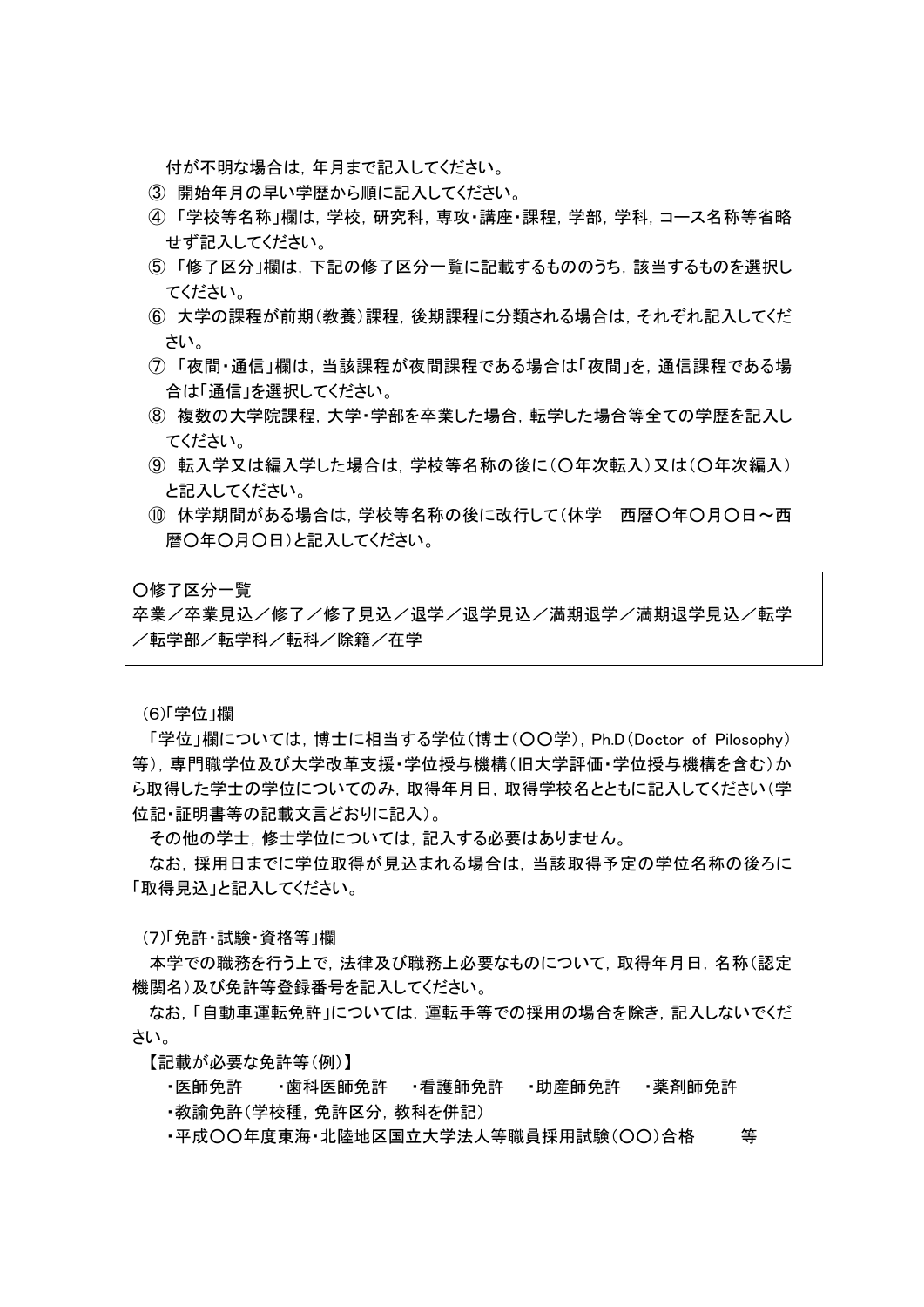(8)「特記事項」欄

短期間の語学留学や学校教育法上の専門学校・各種学校ではない学校(英会話学校等) の履歴で職務等の関連性があり,特に記入する必要がある場合はこの欄に記入してくださ い。

その他特に必要と思われる事項について記入してください。

様式 No.2 の記入方法について

(9)「職歴等」欄

- ① これまでに複数の機関で勤務されていた場合は,漏れなく全ての職歴等を記入してくい ださい。なお,職歴がない場合は「職歴なし」と「所属組織名」欄に記入してください。
- ② 所属組織名,職名,勤務態様に変更があった場合は,その都度,次の行に記入してくだ さい。出向した場合又は派遣社員として勤務していた場合も同様とし,所属組織名の後に (○○より出向(又は派遣))と記入してください。
- ③ 開始年月の早い経歴から順に記入してください。
- ④ 「西暦年月日」欄は,入職年月日及び退職(見込)年月日を,記入漏れのないよう必ず記 入してください。
- ⑤ 「所属組織名」欄は,部課名まで省略せず正確に記入してください。
- ⑥ 「職名」欄は,所属組織から通知された正式な職名又は職位を記入してください。
- ⑦ 「職務及び研究・診療従事内容」欄は,実際に行った職務の内容や研究・診療の内容を 具体的に記入してください。
- ⑧ 「有給・無給」欄は,在籍機関から給与の支給があった場合は「有給」を,支給がなかった 場合は「無給」を選択してください。
- ⑨ 「常勤・非常勤」欄は,常勤職員として勤務していた場合は「常勤」を,常勤職員でない場 合 ※は「非常勤」を選択してください。

なお,「非常勤」を選択した場合は,「週平均勤務時間数」欄に,1週間あたりの平均勤務 時間数(残業時間は含まない)又は所定労働時間数 を記入してください。

⑩ 給与支給のない,研究生,聴講生,特別聴講学生,科目等履修生,特別研究学生,外国 人学生及び客員研究者等(以下「研究生等」という。)の歴がある場合は,「所属組織名」欄 に所属組織の名称(大学の場合は研究科・学部名等,研究機関の場合は研究室名等まで) を記入し,「職名」欄に研究生等の種類を記入してください。

また,「勤務態様」欄の「週平均勤務時間数」欄に 1週間あたりの平均研究(診療)従事 時間数 を記入してください。

なお,「有給・無給」欄については「無給」を選択し,「常勤・非常勤」欄については,空欄 にしてください。

⑪ 日本学術振興会における歴がある場合は,「所属組織名」欄に受入研究機関名と併せて 「○○大学(日本学術振興会)」と記入し,「職名」欄に特別研究員,海外特別研究員,外国 人特別研究員,外国人招へい研究者等の職名を記入してください。

また,「勤務態様」欄の「週平均勤務時間数」欄に 1週間あたりの平均研究(診療)従事 時間数 を記入してください。

なお,「有給・無給」欄については「無給」を選択し,「常勤・非常勤」欄については,空欄 にしてください。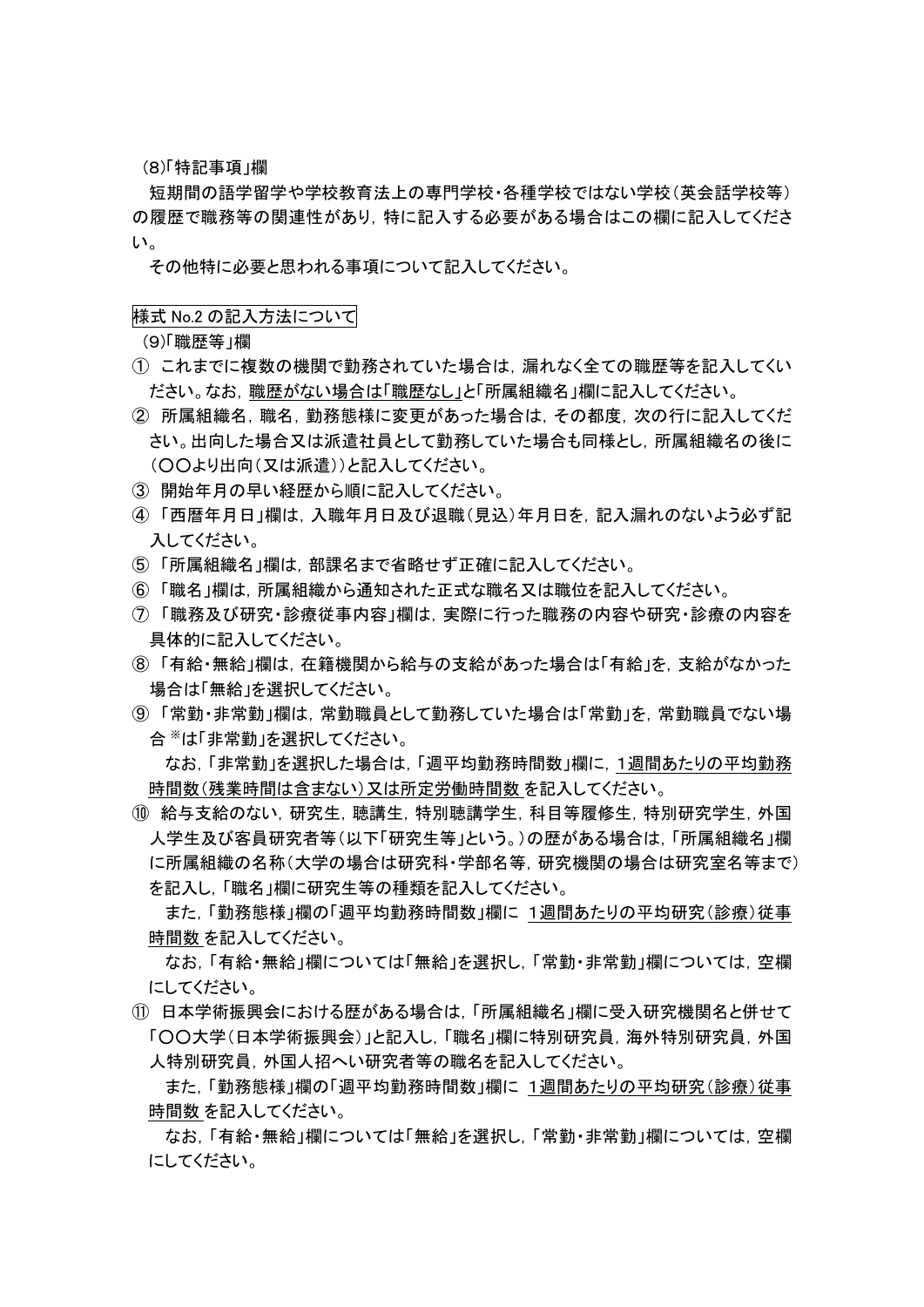※常勤職員でない場合とは,期間雇用労働者(日雇い,臨時工,季節労働者,期間社員, アルバイト,嘱託,パート社員,契約社員等)及びパートタイム労働者等を指します。

(10)「特記事項」欄

これまでの職歴等のなかで,在職中において,病気·療養等により勤務しなかった期間 が1月程度以上ある場合は,その期間及び理由を記入してください。

その他特に必要と思われる事項について記入してください。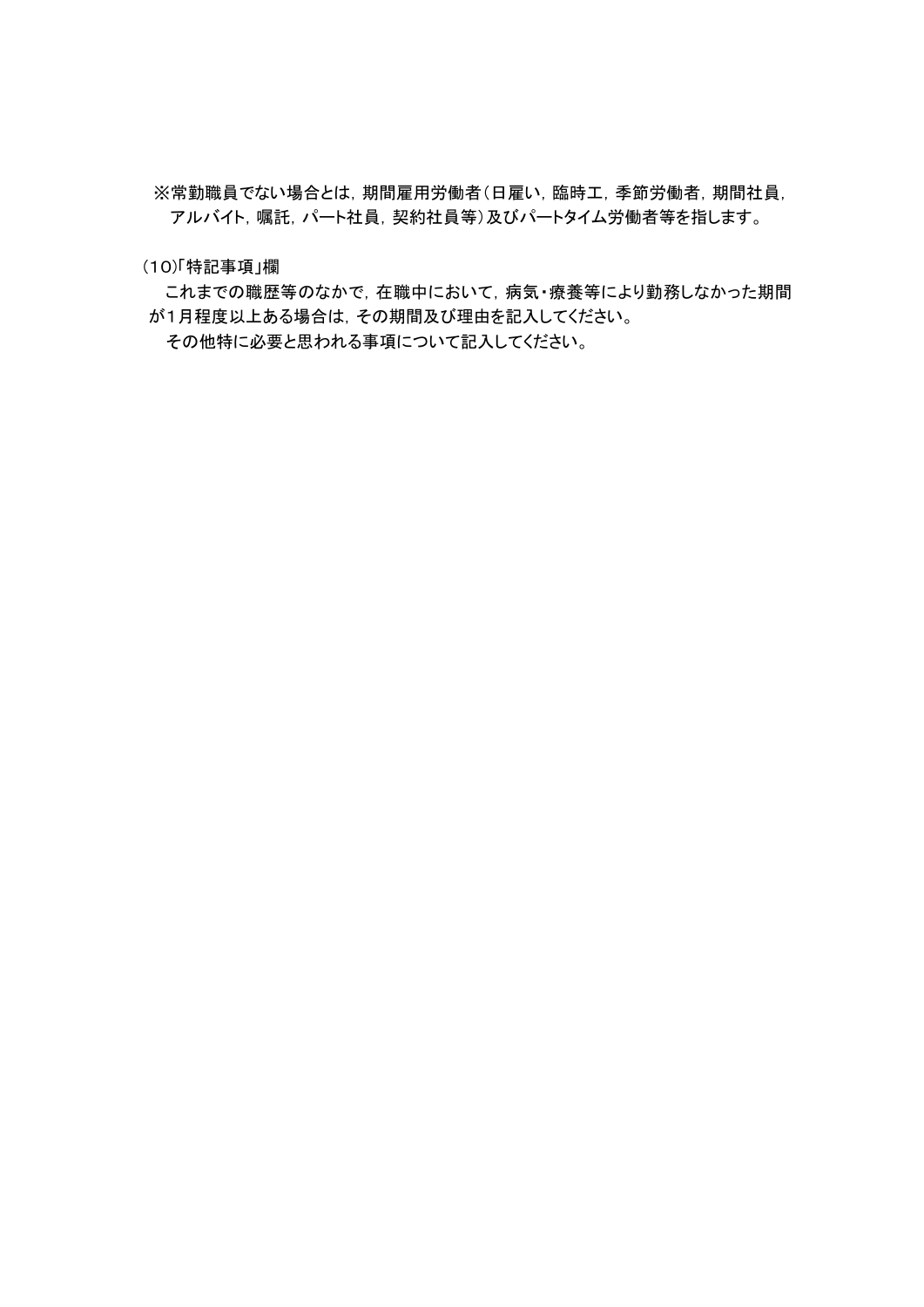|  | 様式No.1 |  |  |  |
|--|--------|--|--|--|
|--|--------|--|--|--|



◎注意事項 ・・・・ 記入に当たっては,「履歴書(記入要領)」及び「履歴書(記入例)」を必ず一読願います。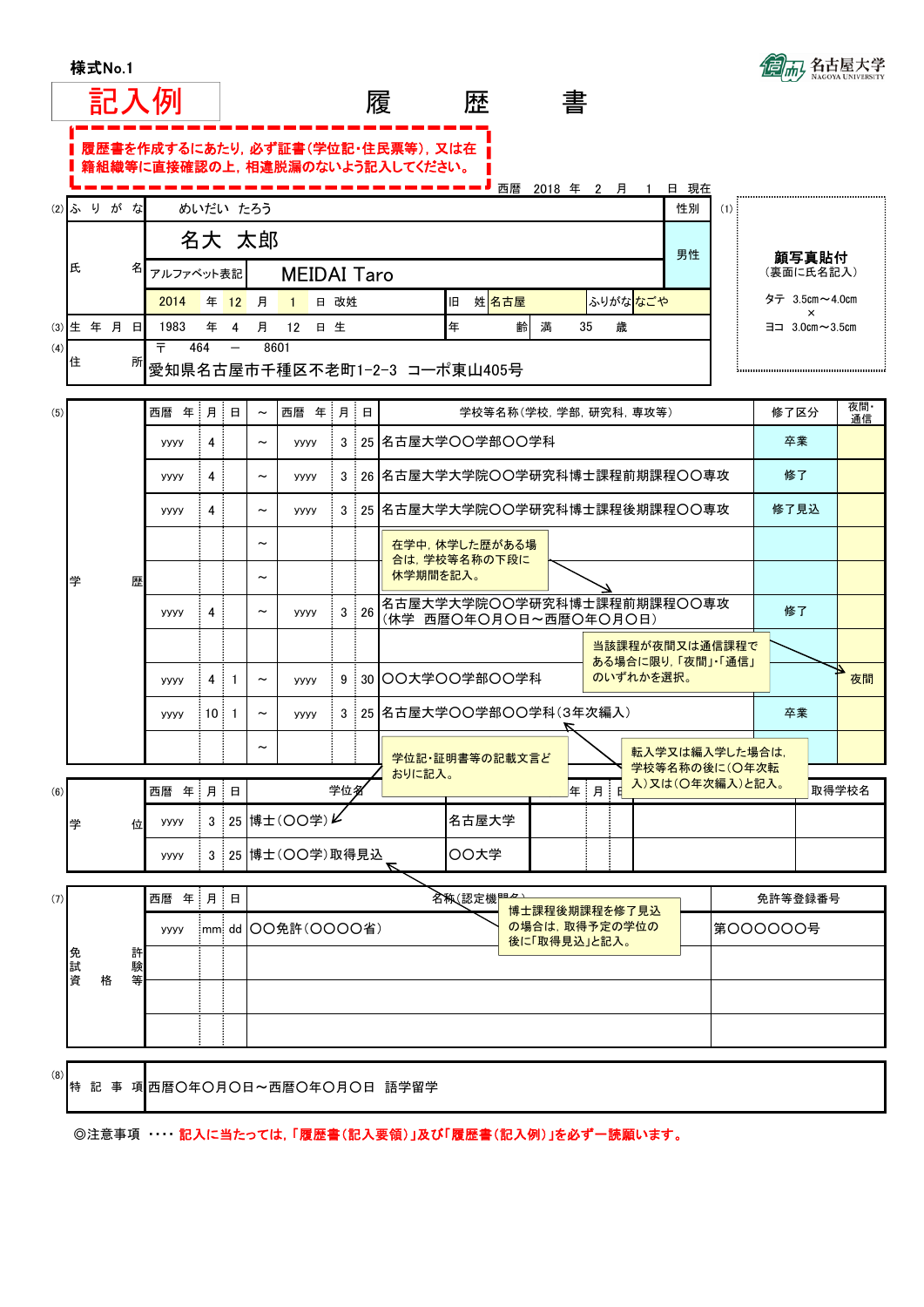|                    | 様式No.2                                           |  |            |           |  |  |                                                                                       |                                          |                                   |                                                                           |           |              |                               |
|--------------------|--------------------------------------------------|--|------------|-----------|--|--|---------------------------------------------------------------------------------------|------------------------------------------|-----------------------------------|---------------------------------------------------------------------------|-----------|--------------|-------------------------------|
| (9)                | 記入例                                              |  |            |           |  |  |                                                                                       | 「常勤」の場合は、「週平均勤務時間数」<br>欄の記入不要。           |                                   | 氏名                                                                        | 名大 太郎     |              |                               |
| 職歴等<br>西暦年月日~西暦年月日 |                                                  |  |            |           |  |  | 所属組織名                                                                                 |                                          |                                   | 職務及び研究 診療従事内容                                                             |           | 勤務態様         |                               |
|                    |                                                  |  |            | (退職見込を含む) |  |  | (部課名まで)                                                                               | 職名                                       |                                   | ※具体的に記入してください。                                                            | 有給·<br>無給 |              | 常勤· 週平均勤<br>非常勤 務時間数          |
| $\mathbf{1}$       | $\vert$ yyyy mm dd $\vert \sim \vert$ yyyy mm dd |  |            |           |  |  | ○○大学大学院○○研究科○<br>○専攻                                                                  | 研究生                                      | ○○教授のもと, ○○に関する研究に従事<br>し,〇〇を行った。 | 無給                                                                        |           | 30.00h/w     |                               |
| $2^{\circ}$        |                                                  |  |            |           |  |  | yyyy mm dd   ~   yyyy mm dd   OO大学(日本学術振興会)                                           | 特別研究員                                    |                                   | ○○に関する研究に従事し,○○を行った。                                                      | 無給        |              | 40.00h/w                      |
| 3 <sup>1</sup>     |                                                  |  |            |           |  |  | ┃ <sup>yyyy </sup> │mm│ dd│~│yyyy │mm│ dd│QO大学医学部附属病院OO                               | 医員(研修医)                                  | 事。                                | ○○において, ○○等の臨床研修業務に従                                                      | 有給        |              | 非常勤 38.75h/w                  |
| 4                  | yyyy mm dd ~ yyyy mm dd                          |  |            |           |  |  | 医療法人OO会OO総合病院<br>救命救急センター〇〇部                                                          | 医師                                       | ○○部において, 外科, 外来診療等の診療<br> 業務に従事。  | 有給                                                                        |           | 非常勤 30.00h/w |                               |
|                    |                                                  |  |            |           |  |  | 5   yyyy mm dd   ~   yyyy mm dd  OO県立OO病院OO科                                          | 医師                                       | 従事。                               | ○○科において, 外来診療等の診療業務に                                                      | 有給        | 常勤           | Ν                             |
| 6                  |                                                  |  |            |           |  |  | 2017 4 1   ~   2018 9   30   ○○大学○○学部                                                 | 非常勤講師                                    | Ⅱ」,「○○学」の講義を担当。                   | ○○学部の非常勤講師として,「○○概論                                                       | 有給        | 非常勤          | 6.00h/w<br>$\boldsymbol{\pi}$ |
| 7 <sup>1</sup>     | $2017$ 4 1 $\sim$ 2019 3 31                      |  |            |           |  |  | ○○株式会社○○研究所○○<br>部QO課                                                                 | 主任研究員                                    |                                   | ○○に関する研究開発に携わり, プロジェク <br>トリーダーとして、〇〇を行った。                                | 有給        | 常勤           |                               |
| 8                  | yyyy mm dd $\sim$ yyyy mm dd                     |  |            |           |  |  | ○○大学○○機構(公益財団<br>法人〇〇より出向)                                                            | 研究員                                      |                                   | ○○に関する研究に従事し、○○を行った。                                                      | 有給        | 常勤           |                               |
| 9                  | yyyy mm dd ~ yyyy mm dd                          |  |            |           |  |  | OO大学OOキ研究科OO専 <sub> </sub><br> 攻                                                      | 助教                                       |                                   | 学部及び研究科等における教授所究を行う<br>とともに,〇〇に関する研究に従事。                                  | 有給        | 常勤           |                               |
| 10 <sub>1</sub>    |                                                  |  | ∼          |           |  |  |                                                                                       | 同時期に複数の機関で勤務していた場<br>合も,各機関ごとの職歴を漏れなく記入。 |                                   | 1週間あたりの平均勤務時間数(所定労<br>働時間数)及び1週間あたりの平均研究<br>(診療)従事時間数を入力する場合, 数<br>値のみ入力。 |           |              |                               |
| 11                 |                                                  |  |            |           |  |  | 職歴なし<br>71                                                                            |                                          |                                   | (例1)週勤務時間数30時間の場合<br>「30」と入力 ⇒ 30.00h/w と表記                               |           |              |                               |
| 12                 |                                                  |  |            |           |  |  | 職歴がない場合は,「職歴なし」と記入。                                                                   |                                          |                                   | (例2)週勤務時間数38時間45分の場合<br>「38.75」と入力 ⇒ 38.75h/w と表記                         |           |              |                               |
| 13                 |                                                  |  | $\tilde{}$ |           |  |  |                                                                                       |                                          |                                   |                                                                           |           |              |                               |
| 14                 |                                                  |  |            |           |  |  |                                                                                       |                                          |                                   |                                                                           |           |              |                               |
| (10)               |                                                  |  | 特記事項       |           |  |  |                                                                                       |                                          |                                   |                                                                           |           |              |                               |
|                    |                                                  |  |            |           |  |  | 西暦〇年〇月〇日~西暦〇年〇月〇日 病気休職(理由:業務外の事由に起因する負傷又は疾病のため)<br>西暦〇年〇月〇日~西暦〇年〇月〇日 育児休業(理由:子の養育のため) |                                          |                                   |                                                                           |           |              |                               |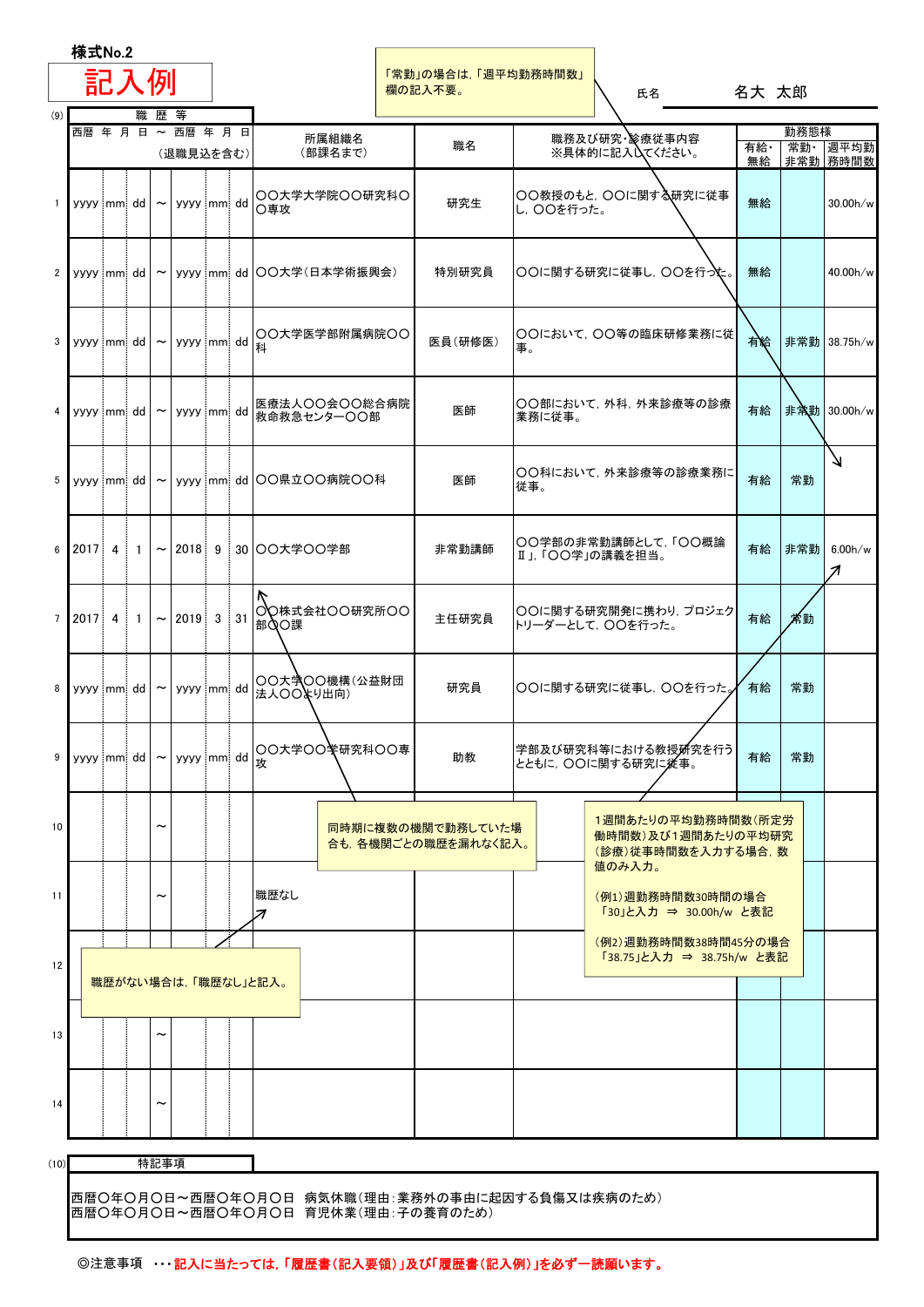# CV Completion Guide

## General Instructions

- 1. Unless stated otherwise, enter the information on the form and then print it out on A4-sized paper. However, when unavoidable, you may fill out the printed form in black or blue ink.
- 2. Do not make changes to the format, such as adjustment of the margins or the arrangement of the ruled lines (you may change the font size).
- 3. Use the western calendar when specifying the year.
- 4. In case the available space on Form No. 2 is insufficient, please use Forms No. 2- 2 and No. 2-3.
- 5. For light blue cells on the excel sheet, please make a selection from the drop-down list. Fill in the yellow cells only when applicable.

## Instructions for Form No.1

(1) The "Portrait Photo Attachment" Section

Please attach a well-lit photograph taken within the last 3 months that shows the upper portion of your body, facing forward, with no hat (write your name on the back of the photo).

- \* Size: 3.5-4.0cm (H) x 3.0-3.5cm (W).
- \* Both black & white photos and colored photos are allowed.
- \* You may include the image as an attachment.

(2) The "Name" Section

- ① Please enter your name as it appears on your family registry or other official documents, and be sure to include its reading in furigana above. Include a fullsized (double-byte) space between your last (family) and first (given) names.
- ② For those who are only citizens of a country other than Japan, enter your name as it appears on your residence card. Or, if you have yet to register as a foreign resident, please enter the name printed on your passport in the order of last (family) name, first (given) name, middle name in the Roman alphabet.
- ③ When writing your name in the Roman alphabet, use the Hepburn style and enter your name in the order of last (family) name, first (given) name, middle name. Capitalize all letters of your last name and the first letter of your first name, while leaving your middle name in lower case.

Ex: LAST First middle

④ For anyone who has changed their last (family) name, please also enter your former last name, its reading in furigana, and the date it was changed as found on an excerpt from your family register (Koseki Shouhon) or similar document.

(3) The "Date of Birth" Section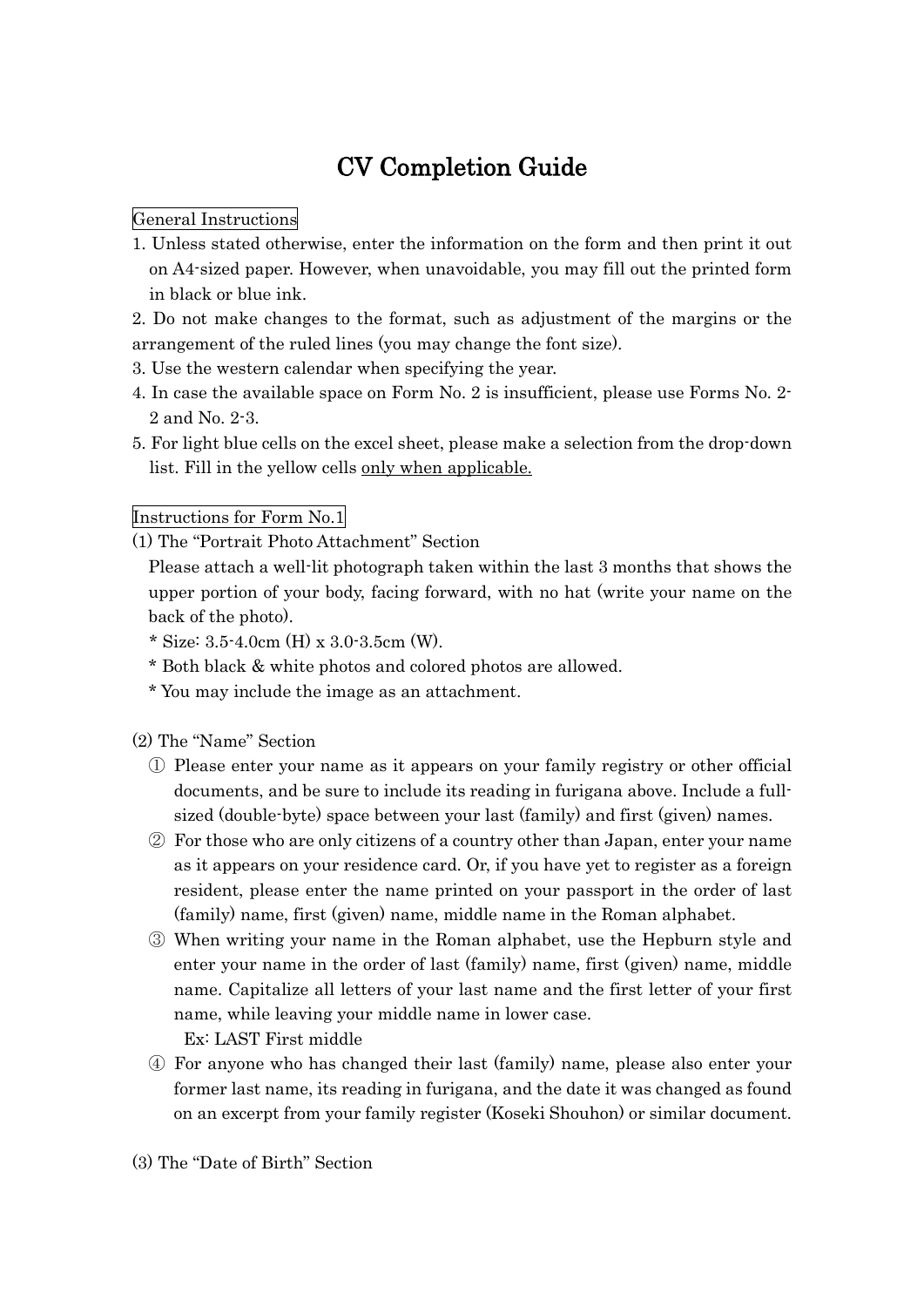For your age, please enter your age as of the date on which you complete the CV.

(4) The "Address" Section

For the "Address" section, please enter your current address as of the date on which you complete the CV.

(5) The "Educational History" Section

- ① Please enter, without any omissions, your educational history since graduating from high school (technical college, junior college, university, graduate school, technical school, etc.).
- ② For dates of enrollment and graduation/completion, please be sure to enter them for all items without any omissions. If you are uncertain of a date, please enter the year and month.
- ③ Enter your educational history in chronological order, starting from the earliest dates.
- ④ For the "School Name" section, please enter the name in its entirety, including the school, graduate school, major/unit/program, or school (of the university), department, course, etc.
- ⑤ For the "Completion Category" section, please select the relevant option from among those provided in the "List of Completion Categories" below.
- ⑥ If university programs are classified into a master's program and a doctoral program, please enter them as such.
- ⑦ For the "Evening/Correspondence Education" section, please select "Evening" if the course concerned is an evening course, and "Correspondence" if the course concerned is a correspondence course.
- ⑧ If you have graduated from multiple undergraduate and/or graduate programs, transferred between schools, or have any other histories, please include all of it within your educational history.
- ⑨ If you have either transferred between schools or enrolled after graduating from another school, please enter "transferred as a X year" or "enrolled as a X year after graduating from another school" after the name of the school, etc.
- ⑩ If you took a leave of absence, start a new line after the name of the school, etc. and enter "Leave of absence: YYYY/MM/DD - YYYY/MM/DD" .

List of Completion Categories

Graduated / Graduation Expected / Completed / Completion Expected / Withdrew / Withdrawal Expected / ABD / ABD Expected / Transfer Between Schools / Transfer Between Schools (of University) / Department Transfer / Transfer Between Graduated Schools (of University) / Expulsion / Enrolled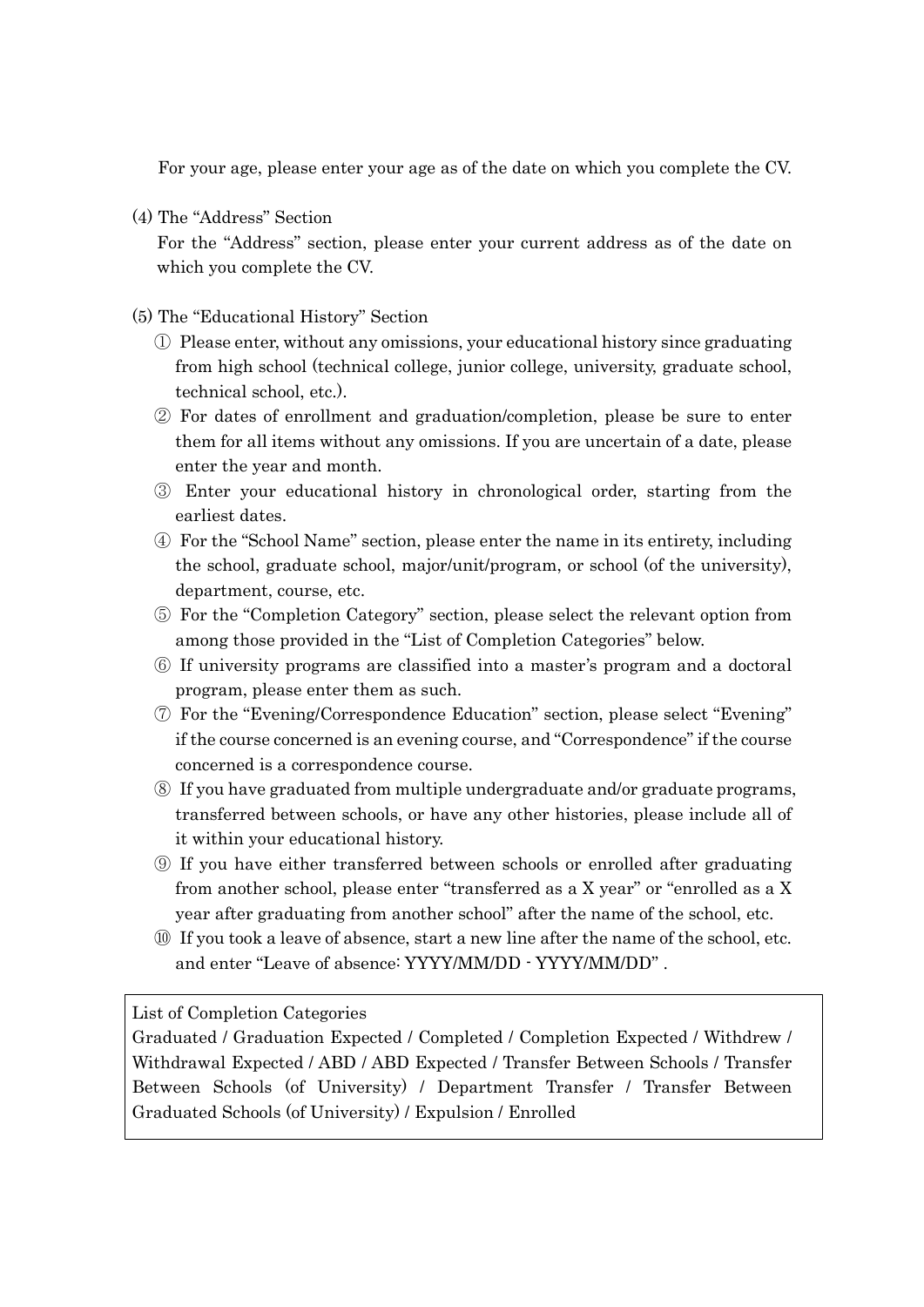#### (6) The "Degrees" Section

In the "Degrees" section, for doctoral level degrees (such as Doctorate (xx-ology), Ph.D (Doctor of Philosophy), etc.), professional degrees, and undergraduate degrees that are accredited by the National Institution for Academic Degrees and Quality Enhancement of Higher Education (including the former National Institution for Academic Degrees and University Evaluation), enter the date you were awarded the degree (YYYY/MM/DD) and the name of the awarding institution (as found on your diploma or certificate of graduation).

There is no need to enter other undergraduate degrees or master's degrees here.

In addition, if you have not yet been awarded a degree but are expected to be prior to your first day of employment, please enter "expected" after the name of the degree concerned.

(7) The "Licenses, Qualifications, etc." Section

For any licenses or other qualifications that are legally and professionally necessary to conduct your duties at our university, please enter the date obtained, the name of the license or qualification (as well as the name of the accrediting institution), and the license registration number.

Regarding driver's licenses, unless you are being hired as a driver or for a similar position, please do not enter them here.

【Licenses and other qualifications you are required to list (examples)】

- ・Medical License ・Dental License ・Nursing License ・Midwife's License
- ・Pharmacist's License
- ・Teaching License (School Level, License Category, Subject)
- ・ The Heisei XX National University Corporation Personnel Hiring Test for the Tokai and Hokuriku Regions, (XX) Passed
- (8) The "Special Notes" Section

When you have any experience in short-term language study abroad programs or attended schools other than the technical schools and various other schools which have been recognized under the School Education Act (such as English conversation schools), please enter into this section, if it is related to your expected work duties or other responsibilities and particularly necessary to mention them. Also enter any other matters which you believe to be particularly necessary to mention.

#### Instructions for Form No. 2

- (9) The "Work History" Section
	- ① If you have worked at multiple institutions in the past, please be sure to enter all of them here in your work history without any omissions. In case you do not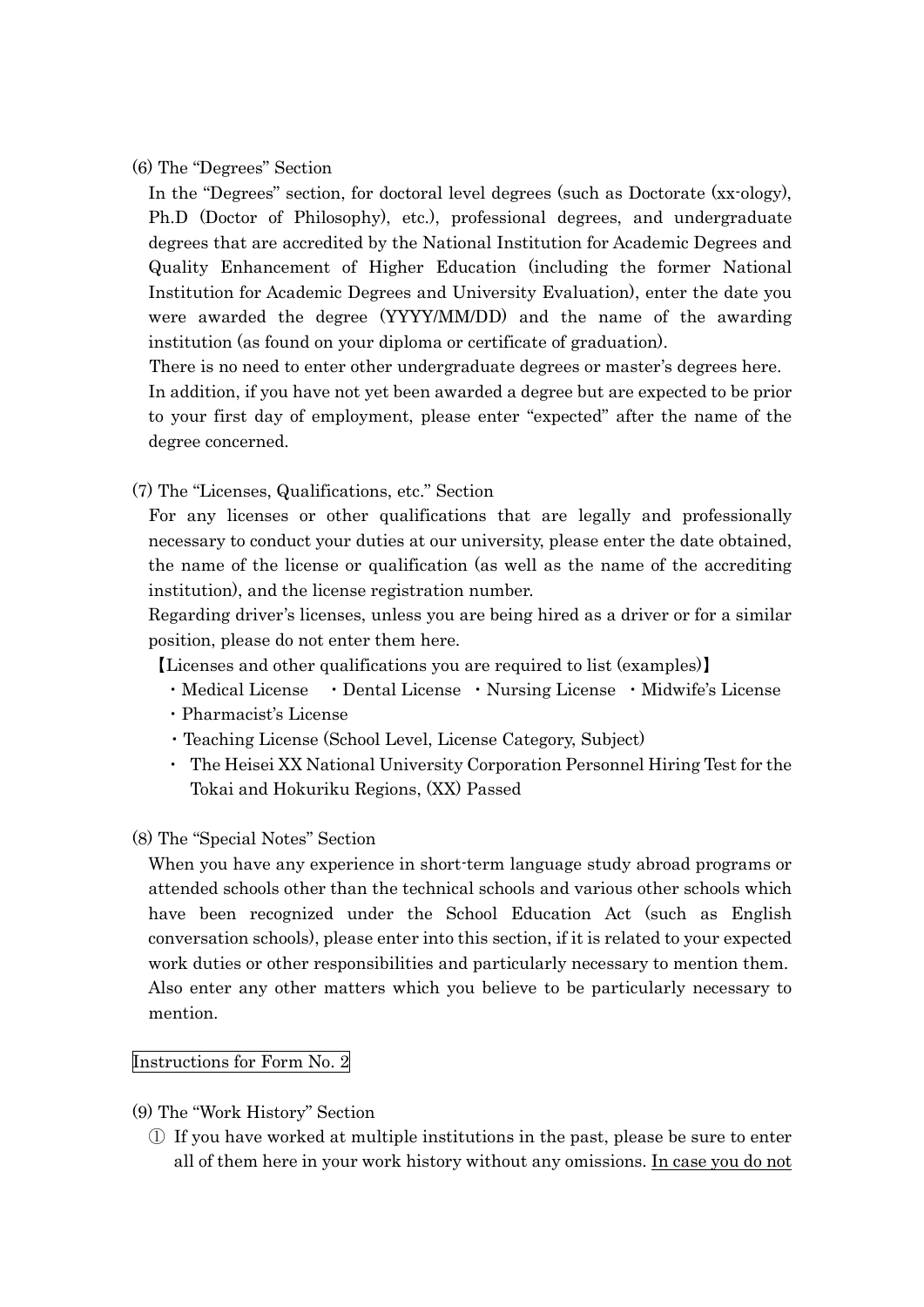have a work history, please enter "No work history" in the "Affiliated Organization Name" section.

- ② Whenever there are any changes to the affiliated organization name, job title, or employment status, please enter them on the next line. If you have been temporarily transferred, or have worked as a dispatch worker for a temp agency, please enter "(transferred (or dispatched) from XX)" after the affiliated organization name.
- ③ Enter your work history in chronological order, starting from the earliest dates.
- ④ For the "Date" section, please be sure to enter all start dates and dates of (expected) resignation without any omissions.
- ⑤ For the "Affiliated Organization Name" section, please enter all information up to your affiliated department and division accurately and without any omissions.
- ⑥ For the "Job Title" section, please enter the official job title or position as you were notified by your affiliated organization.
- ⑦ For the "Job Duties and Research/Medical Practice" section, please enter the specific details of the work, research, and/or medical practice you actually carried out in the position.
- ⑧ For the "Compensation" section, please select either "Paid" or "Unpaid" depending on whether or not you received compensation from the affiliated organization while a member.
- ⑨ For the "Full-time/Part-time" section, select "Full-time" if you worked as a fulltime employee and select "Part-time" if you were not a full-time employee\*. In addition, if you select "Part-time", please enter the number of average weekly work hours (not including overtime) or prescribed work hours into the "Average Weekly Work Hours" section.
- ⑩ If your history includes any of a number of unpaid experiences, such as research student, auditing student, special auditing student, non-degree student, special research student, international student, or guest researcher (hereinafter "research students, etc."), please enter the name of your affiliated organization (up to the name of the school/graduate school, etc. for universities, and up to the name of the research room/laboratory, etc. for research institutions) in the "Affiliated Organization Name" section, and enter the kind of research students, etc. in the "Job Title" section,.

Also, for the "Average Weekly Work Hours" of the "Employment Status" section, please enter the average number of hours per week that you engaged in research (or medical practice).

In addition, please select "Unpaid" in the "Compensation" section and leave the "Full-time/Part-time" section blank.

⑪ If you have any history of involvement with JSPS, please enter the name of the research institution that sponsored you in the "Affiliated Organization Name"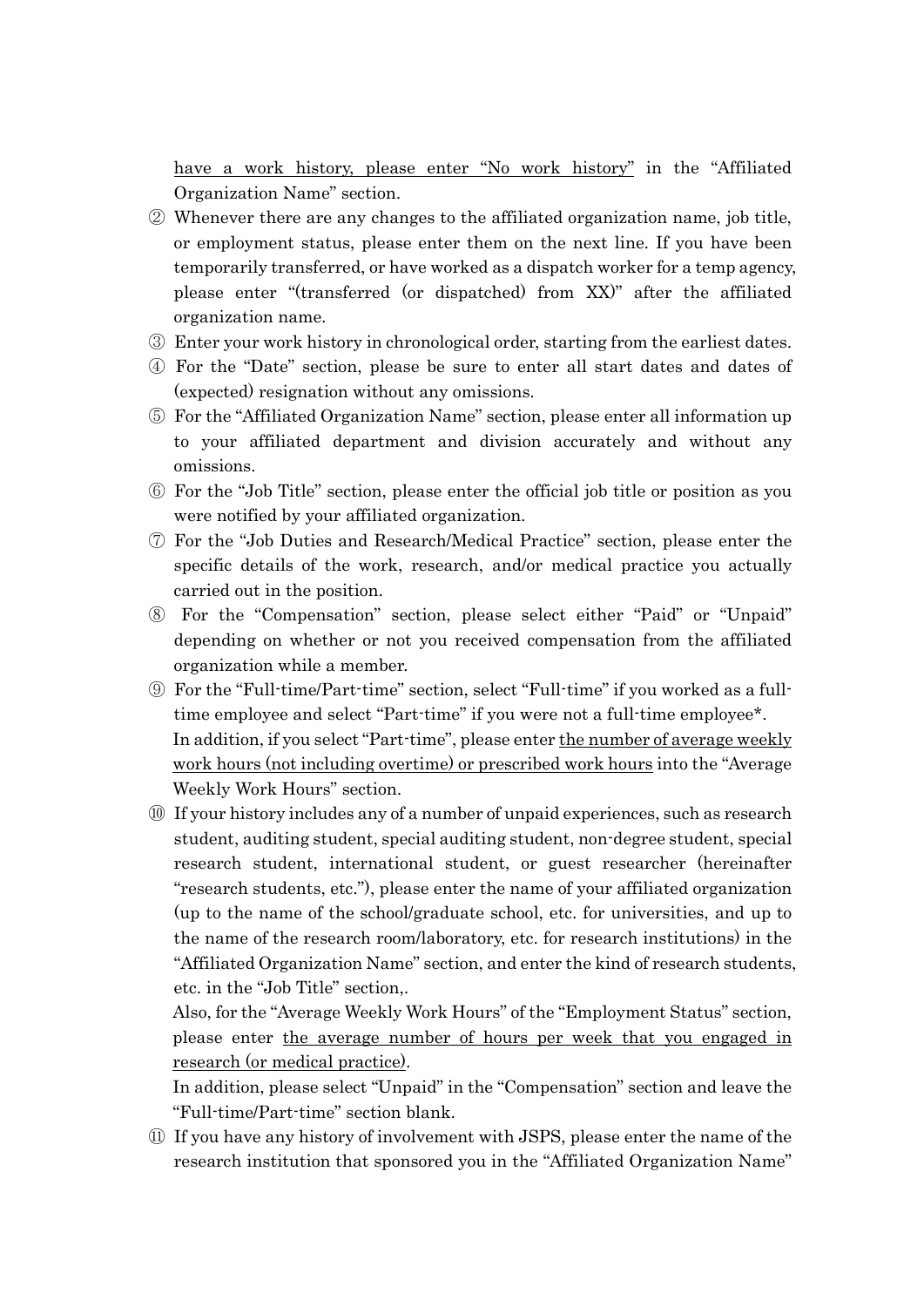section and also enter as "XX University (JSPS)" in the same section, and for the "Job Title" section, enter the appropriate fellowship title, such as Research Fellowship for Young Scientists, Overseas Research Fellowship, Postdoctoral Fellowship for Research in Japan, or Invitational Fellowship for Research in Japan.

Also, for the "Average Weekly Work Hours" of the "Employment Status" section, please enter the average number of hours per week that you engaged in research (or medical practice).

In addition, please select "Unpaid" in the "Compensation" section, and leave the "Full-time/Part-time" section blank.

\* If you were a worker with a fixed term contract (day worker, temporary worker, seasonal worker, fixed-term employee, part-time job worker, commissioned worker, part-time employee, contract employee, etc.) or a part-time worker, etc., please select "Part-Time".

(10) The "Special Notes" Section

In your work history, if there is a period that you were unable to work for a month or longer due to illness, medical treatment or any other reasons while you are employed, please indicate the period and the reason for the leave of absence here.

Also enter any other matters which you believe to be particularly necessary to mention.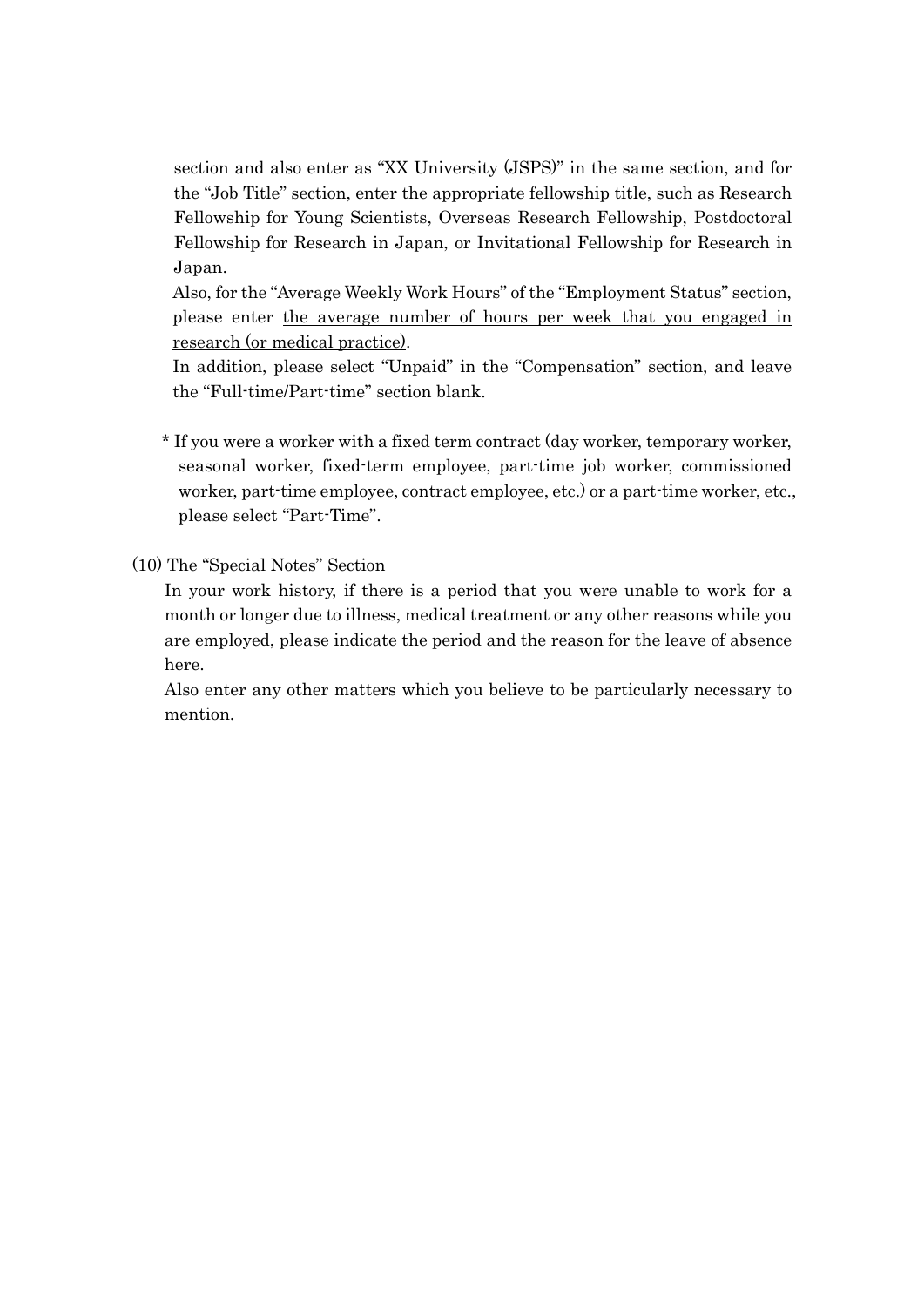$\sqrt{ }$ 



|     | Example                      |                                                                                                   |                                                                   |                                                                                                                                   |                                                                                                                                                  |                                                                                                     |  |             |                                                                                                                                                 | Curriculum Vitae                                                                                                                                            |      |  |                                   |                                 |                                                                                    |                                  |                                                                                                                          |                            |  |
|-----|------------------------------|---------------------------------------------------------------------------------------------------|-------------------------------------------------------------------|-----------------------------------------------------------------------------------------------------------------------------------|--------------------------------------------------------------------------------------------------------------------------------------------------|-----------------------------------------------------------------------------------------------------|--|-------------|-------------------------------------------------------------------------------------------------------------------------------------------------|-------------------------------------------------------------------------------------------------------------------------------------------------------------|------|--|-----------------------------------|---------------------------------|------------------------------------------------------------------------------------|----------------------------------|--------------------------------------------------------------------------------------------------------------------------|----------------------------|--|
|     |                              |                                                                                                   |                                                                   |                                                                                                                                   |                                                                                                                                                  |                                                                                                     |  |             |                                                                                                                                                 | Please avoid any discrepancies or omissions by first checking the relevant<br>certificates and/or confirming directly with organizations or institutions to |      |  |                                   |                                 |                                                                                    |                                  |                                                                                                                          |                            |  |
| (2) | Furigana                     |                                                                                                   |                                                                   | As of February 1, 2018<br>which you belong or have belonged before filling out the contents of your CV.<br>めいだい たろう<br>Sex<br>(1) |                                                                                                                                                  |                                                                                                     |  |             |                                                                                                                                                 |                                                                                                                                                             |      |  |                                   |                                 |                                                                                    |                                  |                                                                                                                          |                            |  |
|     |                              |                                                                                                   |                                                                   |                                                                                                                                   |                                                                                                                                                  | MEIDAI Taro                                                                                         |  |             |                                                                                                                                                 |                                                                                                                                                             |      |  |                                   |                                 | Male                                                                               |                                  | Please attach a photo of<br>your face here.                                                                              |                            |  |
|     | Name                         | In the Roman                                                                                      | alphabet                                                          |                                                                                                                                   |                                                                                                                                                  | <b>MEIDAI</b> Taro                                                                                  |  |             |                                                                                                                                                 |                                                                                                                                                             |      |  |                                   |                                 |                                                                                    | (Write your name on the<br>back) |                                                                                                                          |                            |  |
|     |                              | 2014                                                                                              |                                                                   |                                                                                                                                   | Date your last name<br>Former<br>(D)<br>Furigana <mark>なごや</mark><br>$(Y)$ 12 $(M)$<br><b>NAGOYA</b><br>$\mathbf{1}$<br>was changed<br>last name |                                                                                                     |  |             |                                                                                                                                                 |                                                                                                                                                             |      |  |                                   |                                 |                                                                                    | Height 3.5cm-4.0cm               |                                                                                                                          |                            |  |
| (3) | Date<br>οf<br>Birth          | 1983                                                                                              | $(Y)$ 4                                                           |                                                                                                                                   | (M)<br>$12 \quad (D)$                                                                                                                            |                                                                                                     |  |             | Age<br>35<br>vears old                                                                                                                          |                                                                                                                                                             |      |  |                                   |                                 | $\times$<br>Width 3.0cm-3.5cm                                                      |                                  |                                                                                                                          |                            |  |
| (4) | Address                      | Ŧ<br>464<br>8601<br>$\qquad \qquad -$<br>405 Corpo Higashiyama 1-2-3 Furo-cho, Chikusa-ku, Nagoya |                                                                   |                                                                                                                                   |                                                                                                                                                  |                                                                                                     |  |             |                                                                                                                                                 |                                                                                                                                                             |      |  |                                   |                                 |                                                                                    |                                  |                                                                                                                          |                            |  |
| (5) |                              | Year                                                                                              | $M$ D<br>$\mathbf{M}$ $\cdot$ $\mathbf{D}$<br>Year<br>$\thicksim$ |                                                                                                                                   |                                                                                                                                                  |                                                                                                     |  |             |                                                                                                                                                 | School Name                                                                                                                                                 |      |  |                                   |                                 |                                                                                    | Completion                       |                                                                                                                          | Evening/Cor<br>respondence |  |
|     |                              | уууу                                                                                              | 4                                                                 |                                                                                                                                   | $\thicksim$                                                                                                                                      | уууу                                                                                                |  |             |                                                                                                                                                 | 3 : 25 Nagoya University, School of OO, Department of OO                                                                                                    |      |  | (school, department, major, etc.) |                                 |                                                                                    |                                  | Graduated                                                                                                                | Category                   |  |
|     |                              | уууу                                                                                              | 4                                                                 |                                                                                                                                   | $\tilde{}$                                                                                                                                       | уууу                                                                                                |  | 3 26        |                                                                                                                                                 | Nagoya University, Graduate School of OO, Department<br>of OO in the Master's Program                                                                       |      |  |                                   |                                 |                                                                                    |                                  | Completed                                                                                                                |                            |  |
|     |                              | уууу                                                                                              | 4                                                                 |                                                                                                                                   | $\thicksim$                                                                                                                                      | уууу                                                                                                |  | $3 \t25$    |                                                                                                                                                 | Nagoya University, Graduate School of OO, Department<br>of OO in the Doctoral Program                                                                       |      |  |                                   |                                 |                                                                                    |                                  | Completion<br>Expected                                                                                                   |                            |  |
|     |                              |                                                                                                   |                                                                   |                                                                                                                                   | $\thicksim$                                                                                                                                      |                                                                                                     |  |             |                                                                                                                                                 | If you have taken a leave of absence while                                                                                                                  |      |  |                                   |                                 |                                                                                    |                                  |                                                                                                                          |                            |  |
|     | Educational<br>History       |                                                                                                   |                                                                   |                                                                                                                                   | $\tilde{\phantom{0}}$                                                                                                                            |                                                                                                     |  |             |                                                                                                                                                 | enrolled, specify the period for the leave<br>of absence under the name of the school.                                                                      |      |  |                                   |                                 |                                                                                    |                                  |                                                                                                                          |                            |  |
|     |                              | уууу                                                                                              | 4                                                                 |                                                                                                                                   | $\thicksim$                                                                                                                                      | уууу                                                                                                |  |             | Nagoya University, Graduate School of OO, Department of OO in the<br>3 26 Doctoral Program<br>Completed<br>(Leave of absence (Month Day, Year): |                                                                                                                                                             |      |  |                                   |                                 |                                                                                    |                                  |                                                                                                                          |                            |  |
|     |                              |                                                                                                   |                                                                   |                                                                                                                                   |                                                                                                                                                  |                                                                                                     |  |             | If the course is an evening or correspondence<br>course, select either "Evening" or "Correspondence".                                           |                                                                                                                                                             |      |  |                                   |                                 |                                                                                    |                                  |                                                                                                                          |                            |  |
|     |                              | уууу                                                                                              | 4                                                                 | $\frac{1}{2}$                                                                                                                     | $\tilde{\phantom{a}}$                                                                                                                            | уууу                                                                                                |  |             | 9 : 30 OO University, School of OO, Department of OO                                                                                            |                                                                                                                                                             |      |  |                                   |                                 |                                                                                    | Evening                          |                                                                                                                          |                            |  |
|     |                              | уууу                                                                                              | $10 \quad 1$                                                      |                                                                                                                                   | $\thicksim$                                                                                                                                      | уууу                                                                                                |  | $3\cdot 25$ |                                                                                                                                                 | Nagoya University, School of OO, Department of OO<br>(Transferred to third year)                                                                            |      |  |                                   |                                 |                                                                                    |                                  | Graduated                                                                                                                |                            |  |
|     |                              |                                                                                                   |                                                                   |                                                                                                                                   | $\tilde{}$                                                                                                                                       |                                                                                                     |  |             |                                                                                                                                                 | Fill in the degree name as written<br>on the diploma / certificate etc.                                                                                     |      |  |                                   |                                 |                                                                                    |                                  | If you have transferred between schools<br>or enrolled after graduating from<br>another school, enter "(Transferred as a |                            |  |
| (6) |                              | Year                                                                                              |                                                                   | $M$ D                                                                                                                             |                                                                                                                                                  | Degree Name                                                                                         |  |             |                                                                                                                                                 | Awarding                                                                                                                                                    | Year |  | $M$ D                             |                                 | X year)" or "(Enrolled as a X year after<br>graduating from another school)" after |                                  |                                                                                                                          |                            |  |
|     | Degrees                      | уууу                                                                                              |                                                                   |                                                                                                                                   |                                                                                                                                                  | $3:25$ Doctorate (xx ology)                                                                         |  |             |                                                                                                                                                 | Institution<br>the name of the school.<br>Nagoya<br>University                                                                                              |      |  |                                   |                                 |                                                                                    |                                  |                                                                                                                          |                            |  |
|     |                              | уууу                                                                                              |                                                                   | 3 25                                                                                                                              |                                                                                                                                                  | Doctorate (xx-ology)<br>(expected)                                                                  |  |             |                                                                                                                                                 | <b>OO</b> University                                                                                                                                        |      |  |                                   |                                 |                                                                                    |                                  |                                                                                                                          |                            |  |
| (7) |                              | Year                                                                                              |                                                                   | $\mathbf{M}$ $\cdot$ $\mathbf{D}$                                                                                                 |                                                                                                                                                  |                                                                                                     |  |             | Title/Name (Accrediting Institution)                                                                                                            |                                                                                                                                                             |      |  |                                   | License Registration Number     |                                                                                    |                                  |                                                                                                                          |                            |  |
|     |                              | уууу                                                                                              |                                                                   |                                                                                                                                   |                                                                                                                                                  | mm dd OOLicense (Ministry of OOOO)                                                                  |  |             |                                                                                                                                                 |                                                                                                                                                             |      |  |                                   |                                 | 000000                                                                             |                                  |                                                                                                                          |                            |  |
|     | Licenses,<br>Qualifications, |                                                                                                   |                                                                   |                                                                                                                                   |                                                                                                                                                  |                                                                                                     |  |             |                                                                                                                                                 |                                                                                                                                                             |      |  |                                   | When you have not completed the |                                                                                    |                                  |                                                                                                                          |                            |  |
|     | etc.                         |                                                                                                   |                                                                   |                                                                                                                                   |                                                                                                                                                  | doctoral program but are expected to<br>complete, enter "expected" after the<br>name of the degree. |  |             |                                                                                                                                                 |                                                                                                                                                             |      |  |                                   |                                 |                                                                                    |                                  |                                                                                                                          |                            |  |
|     |                              |                                                                                                   |                                                                   |                                                                                                                                   |                                                                                                                                                  |                                                                                                     |  |             |                                                                                                                                                 |                                                                                                                                                             |      |  |                                   |                                 |                                                                                    |                                  |                                                                                                                          |                            |  |
| (8) | Special<br><b>Notes</b>      | (Month Day, Year)                                                                                 |                                                                   |                                                                                                                                   |                                                                                                                                                  |                                                                                                     |  |             | : Language study abroad                                                                                                                         |                                                                                                                                                             |      |  |                                   |                                 |                                                                                    |                                  |                                                                                                                          |                            |  |
|     |                              |                                                                                                   |                                                                   |                                                                                                                                   |                                                                                                                                                  |                                                                                                     |  |             |                                                                                                                                                 |                                                                                                                                                             |      |  |                                   |                                 |                                                                                    |                                  |                                                                                                                          |                            |  |

◎Note ・・・・ Please read both "CV Completion Guide" and "CV (Example)" before filling out your CV.